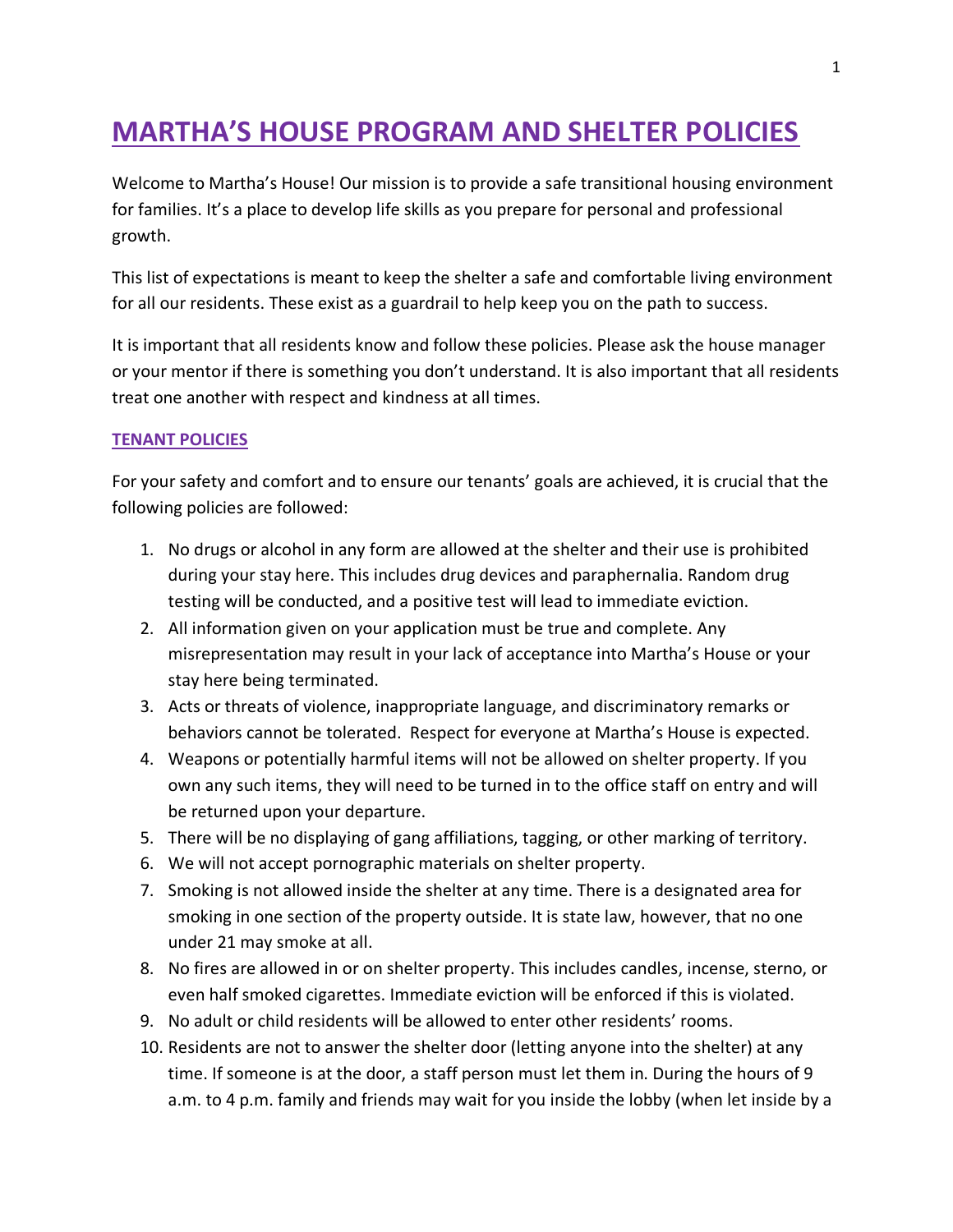staff member). You may visit on the first floor common area, but not in your room. Visitors are not allowed to smoke on the premises.

11. We expect all adult residents to be in their rooms by 11 p.m. (Sunday-Thursday) and midnight (Friday and Saturday). Children less than 9 years of age must be in their rooms by 8:30pm and children 10-18yrs must be in their rooms by 9:30pm Sunday through Thursday and 10pm Friday and Saturday. This serves to maintain a sense of stability and security for the entire household. Call your mentor (or 541-571-7768) if you cannot meet your curfew.

#### **ACTION PLAN:**

You will be given a mentor to help you achieve the goals you set on this journey. During your stay, seeking employment and stable housing will be on top of the list. Other goals may include finances, cooking, parenting, transportation, general life skills, etc. In the beginning you will want to meet with your mentor once a week, for about an hour, to share your concerns and set your goals. It is advised to get child care for these meetings.

Your mentor will be your support and helper during your stay at Martha's House. They will be the first one you call if you need help and will do their best to recourse you and help you track your progress.

#### **IMPORTANT THINGS TO KNOW ABOUT YOUR STAY**

We will receive from you a non-refundable fee of \$61 per adult. This fee includes your background check, urine analysis, and entry fee. This will need to be paid before you enter Martha's House.

- We will also receive a \$20 fee for your room key, which will be refunded upon its return and your departure. Please do not share your key with other people, even in your own family. Key replacement will cost \$20.
- Verification of your income will be received before entering Martha's House.
- We want you to keep a tidy room (dishes washed, clothes picked up, etc.) Room inspections will be conducted by staff on a random basis, Monday through Sunday, 8 am to 7 pm.
- Each resident will be assigned chores to keep the halls and common spaces clean. The chores should be completed in a timely manner between the hours of 8 am to 7 pm to prevent disturbing other residents.
- Part-time employment (less than 32 hours per week) will enable you to volunteer 2 hours per week at the nonprofit of your choosing. You will need to acquire child care for this, as you would for regular employment. Anyone not working at all needs to be volunteering at least 1-2 hours each day for a total of 10 hours weekly.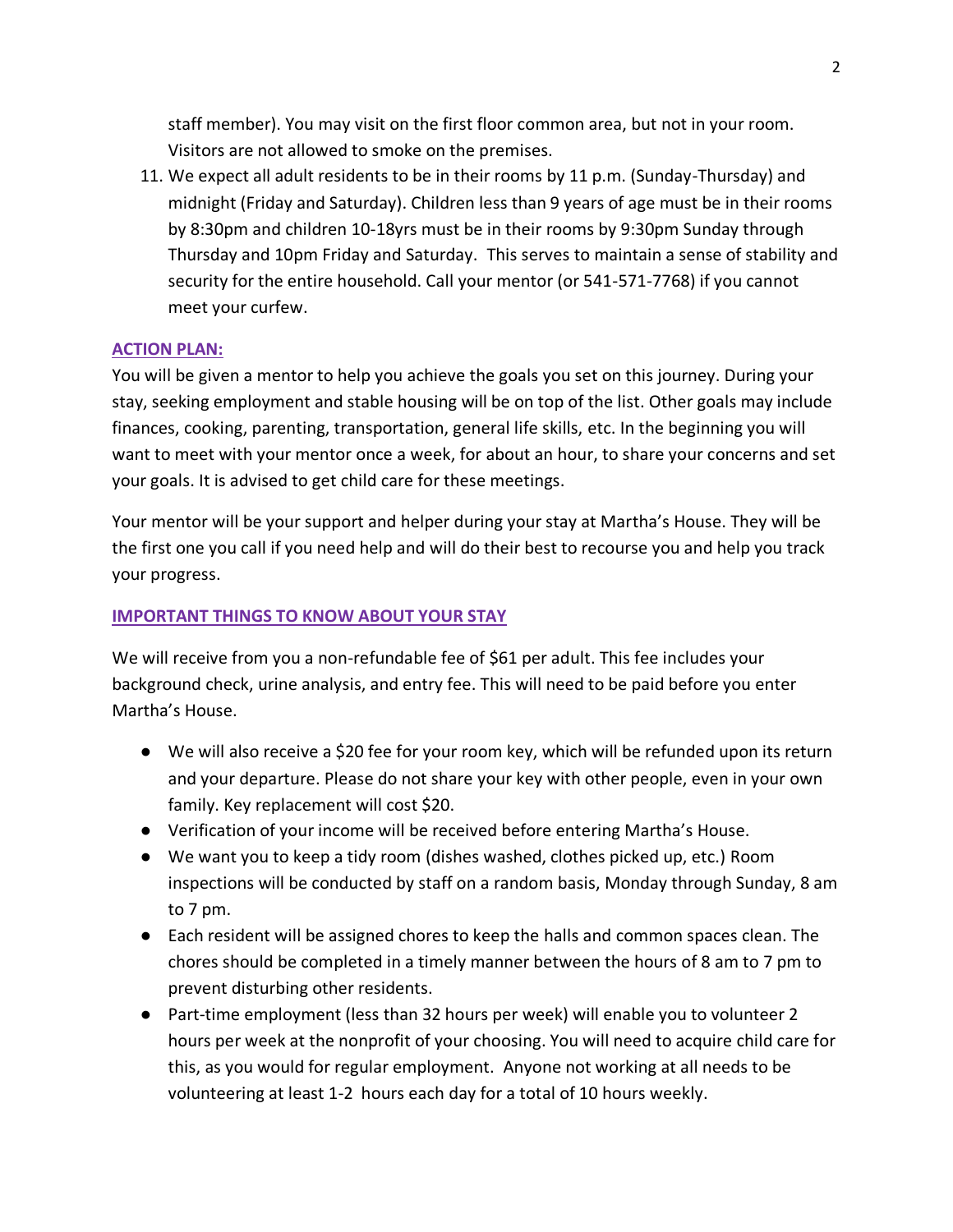- If your children are currently going to school in another district and want this to continue, it may be possible to arrange for the bus company to transport your child to and from school. However, you will need to be present to send and receive young children.
- Animals are not allowed for temporary residents at Martha's House. Other housing arrangements for pets will need to be made before moving in.
- Food and drink are allowed in your room only, except with prior arrangement with staff. Water in bottles or with lids is allowed in the common areas.
- When using your grill, *always* turn on the fan. If food begins to burn and smoke occurs, open your window, but not your door. The fire alarm could be triggered if the door is opened.
- Please be mindful of the clean walls. You can use command hangers or tape, but no holes are to be put in the walls.
- For everyone's safety, we require footwear to be worn outside of your room at all times. Also, modest clothing for public appearance is expected outside of your room. Please be dressed when answering your door. We may offer coaching in this area when needed.
- During your stay, you will be expected to pay Martha's House 30% of any income you receive (including TANF, welfare, unemployment, work wages, disability, tax refunds, etc). See "FAMILY FUND" section below.
- The computers in the common areas are to be shared with other residents. Therefore, we ask that if others need access to a computer, each limits their time to an hour.
- During your stay, your mailing address will be 305 SE 4<sup>th</sup> St., Hermiston, OR 97838. Please understand that on leaving Martha's House you will need to change your address to all recipients. After you move out we will only be able to hold your mail for a week. It's your responsibility to pick up mail.
- If you own or acquire a car during your stay, we will need all vehicle information; make, model, color, and license plate number. Washing of vehicles is not allowed on Martha's House property.
- If you need food, you can go to Agape House during their open hours to receive a box for your family twice per month. If you need other items or services, please let the house manager know and they may be able to help you.

### **FAMILY FUND**

The purpose is to…

- Help residents learn to set aside payments every month
- Provide residents with financial assistance when they move out
- Provide residents with financial assistance up to a year after they leave Martha's House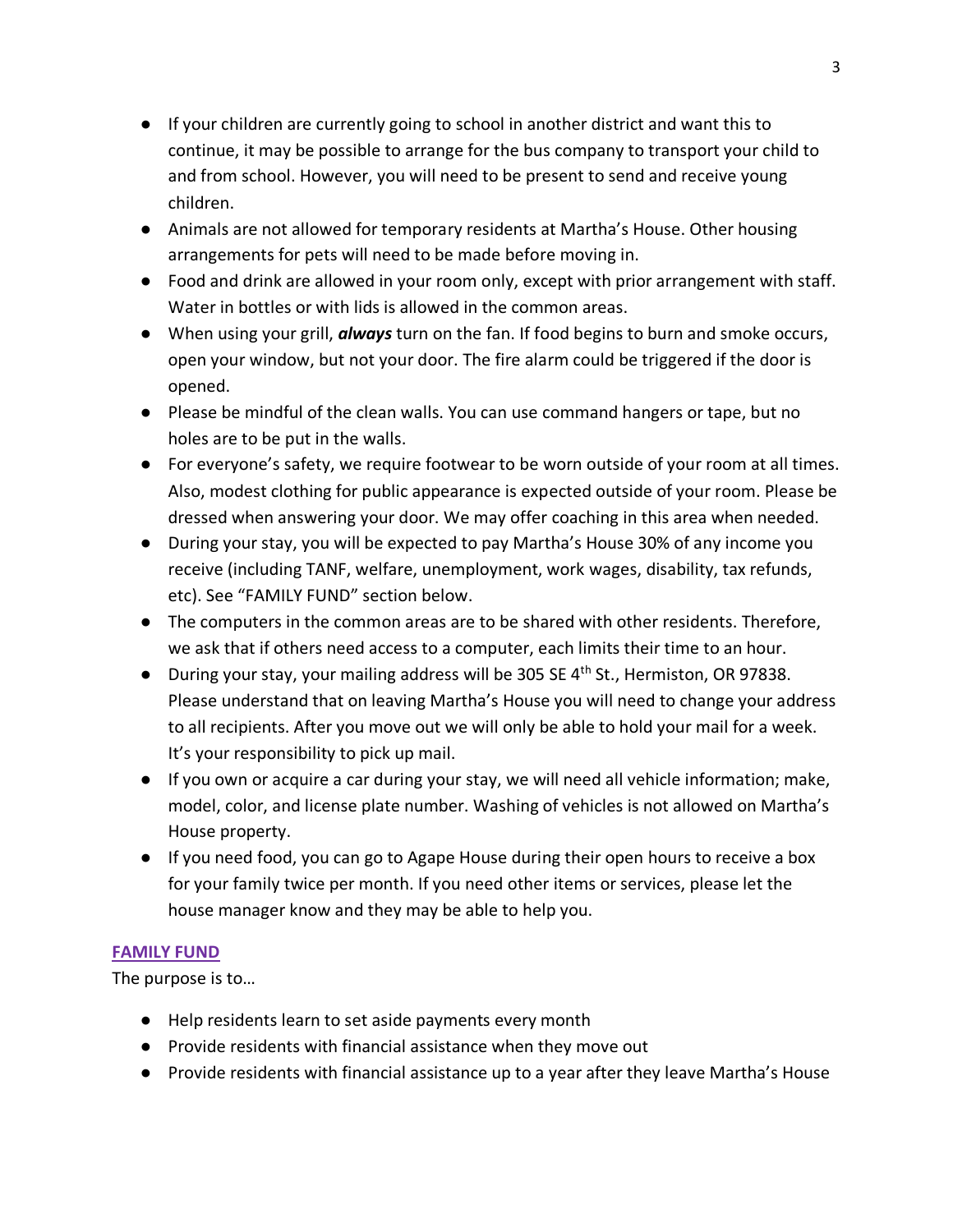For the first three months, 30% of your income is held in your "family fund." For the next 3 months Martha's House will continue to receive 30% of your income, with half going to your "family fund" and the other half toward the care of the facility and support of programs. If your stay is longer than 6 months, the entire 30% funds will go to the sustainment of Martha's House.

This may be paid in cash, check, or money order. This will need to be placed in the lock box next to the office no later than the 5th of each month. If you are paying in cash, please put it in an envelope with your name on it. If not, you may incur a \$10 late fee for each day you are late. You will receive a receipt in your mailbox. Please save these for your future records.

These funds will be given back only for your use in *future* housing needs (deposits, first/last months' rent, etc) and will be paid to a third party (your next landlord). However, if there is damage to your room upon exiting Martha's House, money will be taken from this fund for any repairs needed.

You may ask to have an extra amount taken for your past evictions or delinquencies. These funds will be designated for that purpose only.

*Accountability* is an important value at Martha's House. The ability to manage finances while maintaining rent payments and other expenses is crucial to overcoming housing insecurity. 30% is an approximation of rent to landlord.

### **CHILDREN**

Parents are responsible for their children (0-18) at all times while at Martha's House. It is suggested that school children get 9 hours of sleep each night.

### **Bedtime considerations**

Weeknights

- Infant-4<sup>th</sup> grade in their rooms by 8:30 p.m.
- 5<sup>th</sup> grade- high school in rooms by 9:30 p.m. *Being quiet after these hours will be helpful. Parents will be with their children in their rooms. Adults without children will be in their rooms by midnight.*

## Friday/Saturday

- $\bullet$  Infant-4<sup>th</sup> grade in rooms by 11 p.m.
- 5<sup>th</sup> grade high school in rooms by midnight
- *Parents, consider that life becomes easier on Monday when your family's schedule is kept consistent, including weekends.*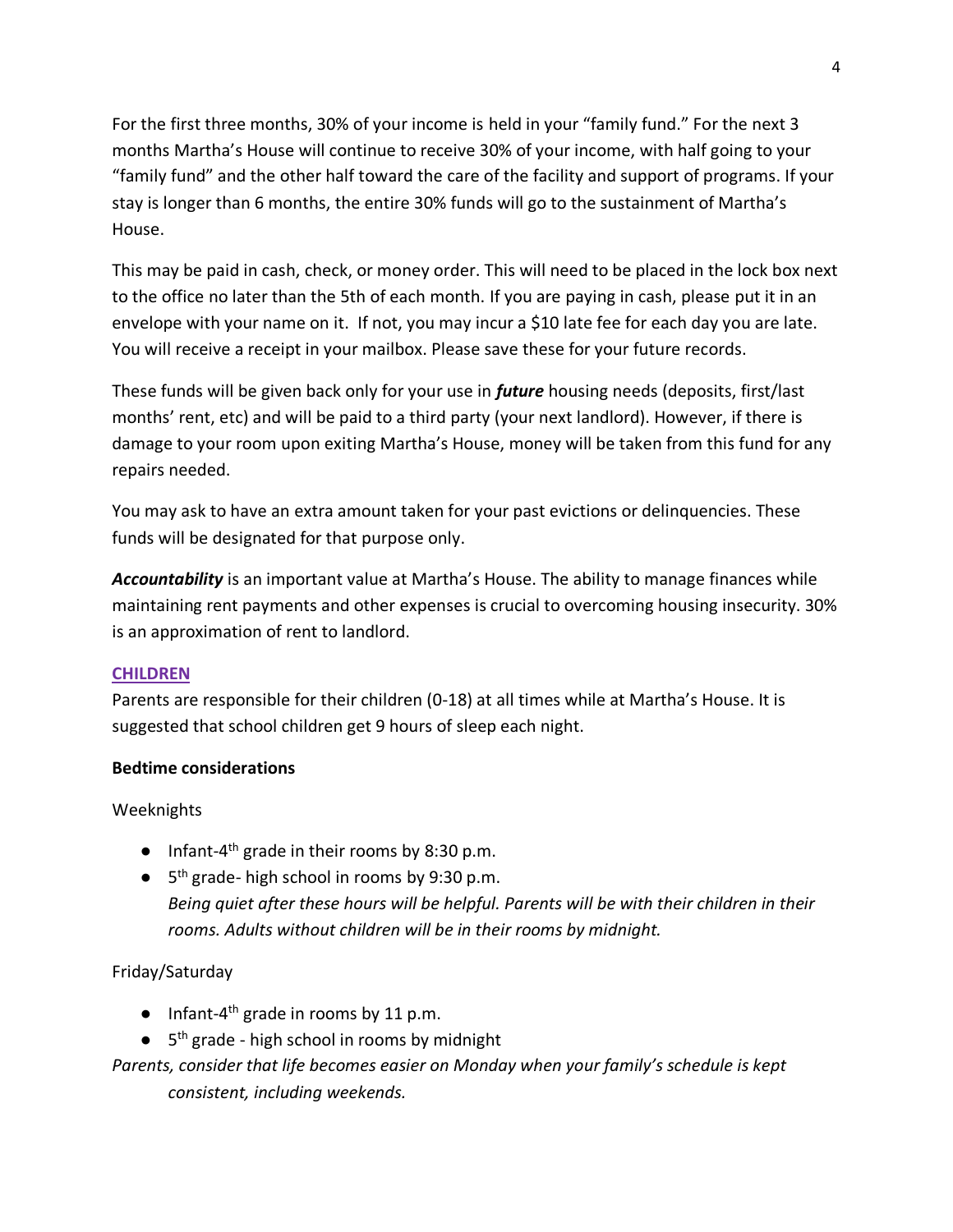#### **Child care**

- Please do not care for other residents' children. Outside child care is highly recommended.
- Children should not be left unattended in common areas. We highly encourage taking them to the park nearby when the weather permits.
- Any residents who are sick should stay in their room.
- School-aged children must be enrolled in school and have regular attendance. The school should be called by 8 a.m. and the bus barn by 7 a.m. if your child is sick or will be absent for any reason.

### **COMMON SPACES**

These areas are for the benefit of all residents. If you desire a special gathering with food in this space, you will need to get advanced permission from the house manager. Please be considerate of all residents in cleaning up after yourself and your family. We encourage speaking to each other with quiet, respectful voices for everyone's well-being.

The purpose of the computer learning center is to facilitate education and community through constructive activities for residents and their families. The television, games and puzzles are to be shared. The computer is for education and work, rather than for gaming. Check social media sites in the evening if the computer is not being used for education or work. Children under 12 years will be accompanied by a parent.

#### **WARNINGS**

We want all the residents of Martha's House to be successful and comfortable during their stay here, so there will be consequences for not following the above policies. We will use a warning system that will allow all residents to quickly correct any errors or mistakes that they make to ensure that everyone's stay is as positive as possible.

Warnings are meant to help everyone succeed and notify them when a line has been crossed by not following the written policies:

- not completing chores in a timely manner,
- not passing room checks,
- not submitting monthly payment for family fund,
- leaving children unattended in hallways and common areas,
- not cleaning up the kitchen or laundry rooms after using, etc.
- not attending classes provided by Martha's House
- Smoking in a non-smoking area
- Coming in past curfew